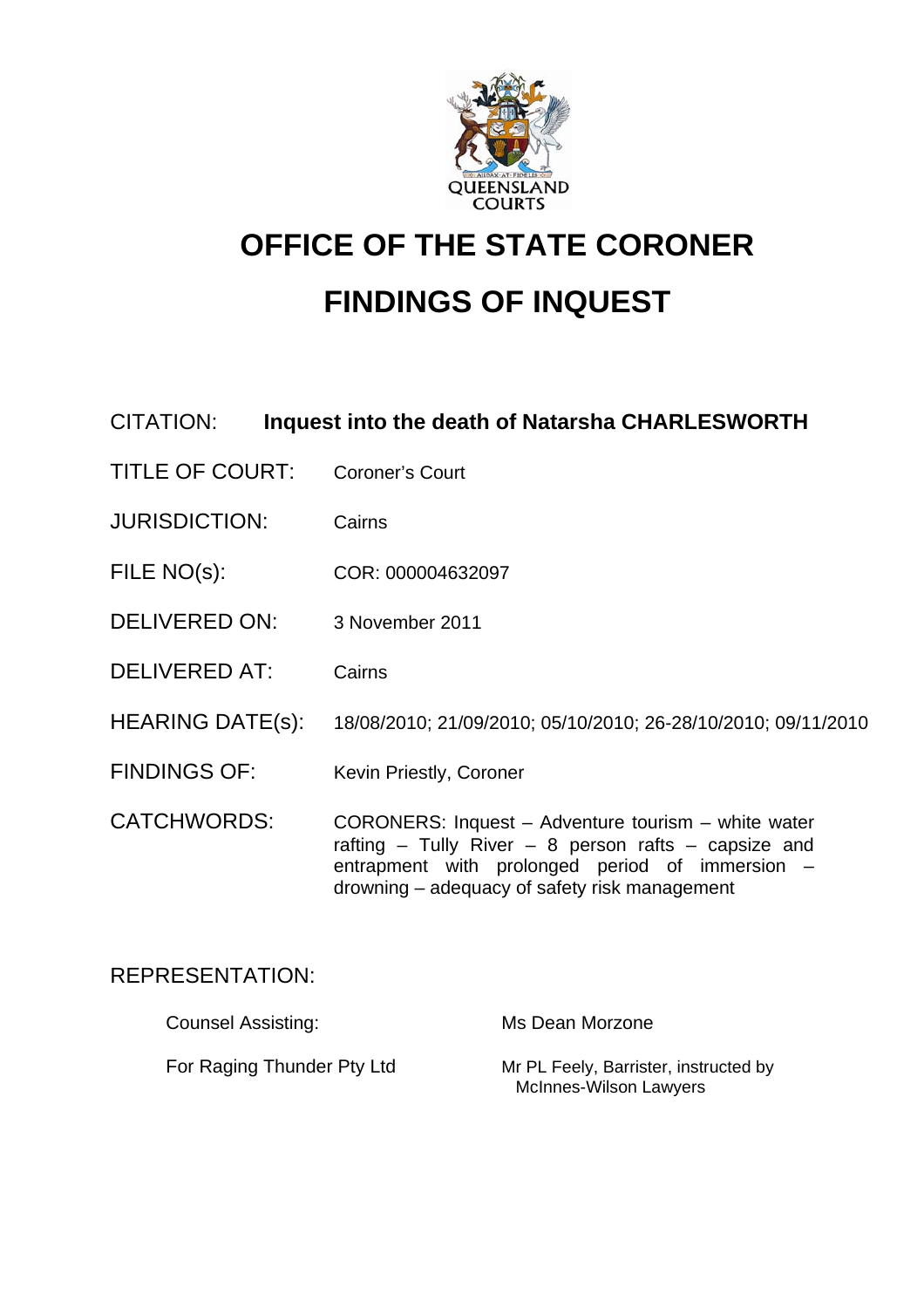#### **Background**

Natasha Charlesworth was 22 years. She had a strong academic background and a social conscience having worked with youth and senior groups over two years, between graduating from high school and commencing tertiary education. Ms Charlesworth was studying education at James Cook University, having initially commenced her studies at University of Tasmania. Her boyfriend, Mr Andrew Hislop, was a physiotherapist in Townsville. They met and started a relationship in Tasmania in January 2005. The relationship had developed to the point where Mr Hislop was intending to propose to Ms Charlesworth.

Ms Charlesworth was a strong swimmer from being active in her local swimming club during high school years.

Raging Thunder Pty Ltd conducts white water rafting trips on the Tully River. The present management took over control of the business in 1991. The operation has grown considerably since then to involve over 150 staff and 40 rafts. The company conducts rafting tours on the Tully River near Tully and Barron River near Cairns. The Tully River operation involves busing passengers from Cairns and Townsville regions to Tully. Independent travellers, participants with their own transport, travel to Tully and meet at the Raging Thunder Cafe on the Bruce Highway at Tully.

Some of the water from the Tully River catchment finds it way to Koombooloomba Dam in the Cardwell Range, which has a capacity of 180,000 megalitres. Water is released into the Tully River from Koombooloomba Dam and flows 13 kilometres to the Tully Falls Weir, situated above the Tully Falls. The Kareeya Hydro Electric Power Station, owned by Stanwell Corporation, is located 2kms below the falls. Stanwell has a commercial agreement with Raging Thunder that provides for release of water for rafting. The river level is dependent on how much water the power station releases. On this day, there was a 19M release at 7am and then a further release of 19MW at 10am making a total release of 38MW. This amount is the minimum required for rafting. Rafting normally commences at the top pool between 10.30 and 11am. Most of Tully Gorge is comprised of granite formations and boulders.

The rafting trip begins at the top of the Tully Gorge Road at Kareeya Power Station and usually ends at 'Ski Ramp' track. There are 16 access points in between where the river may be accessed by tracks leading from Tully Gorge Road. The access points are marked by posts on the side of the road and painted on the road adjacent to the tracks.

#### **Narrative**

At about 5.15am on 6 October 2007 Mr Hislop and Ms Charlesworth departed Townsville. They arrived in Tully at the Raging Thunder Cafe at about 8.15am. On going to the counter, they made their presence known and were asked to complete a questionnaire and waiver. They then boarded a small bus that took them to the starting point of the days rafting. During the bus ride, there was a briefing.

On arrival at the top of the Tully Gorge Road, Ms Charlesworth and Mr Hislop were allocated to an eight person inflatable raft, number 068 along with 5 others guests. Their guide was Mr Matthew Clarkson. Their group comprised Mr Brenton Tresize, who was holidaying in Cairns from Adelaide with his family. He was joined by his son and daughter as well as his cousin Mr Peter Bettridge. There was also Ms Simar, a 29 yr old French national on a working holiday in Australia. None had any rafting experience.

Each rafter was provided with a paddle, a safety helmet and a life jacket. They were shown how to fit the helmet and jacket. The fitting of the helmet and life jacket on each rafter was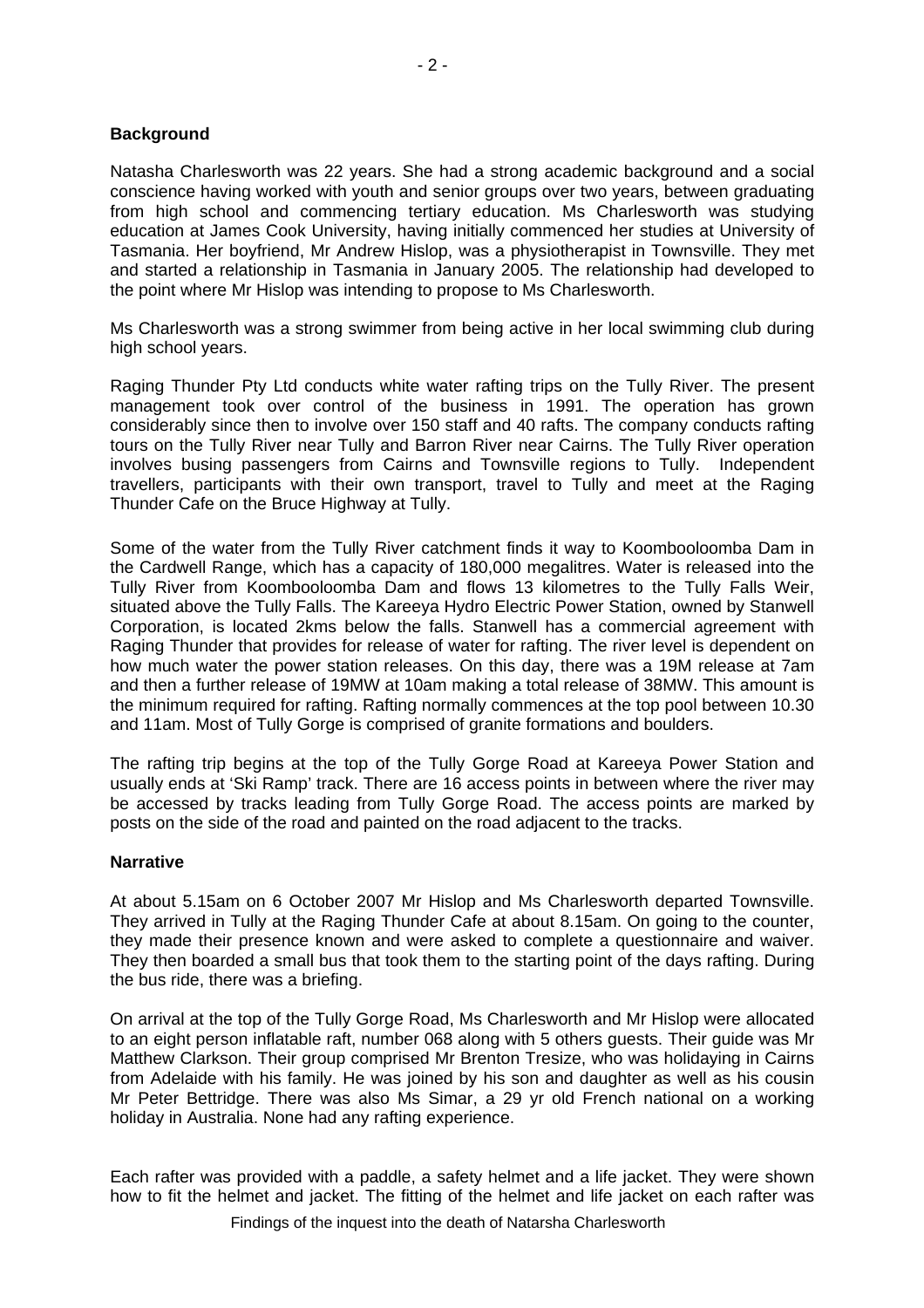checked by Mr Clarkson. There was a further briefing with instruction on land as well as on water in readiness for the descent. The guides were fitted out with more extensive equipment including throw bags containing ropes.

The flotilla had rafted a number of rapids before approaching 'The Theatre'. On approach to Theatre, Ms Charlesworth was seated in the third position on the right side of the raft, directly behind Mr Hislop.

A sketch plan of sections of the river known as The Theatre and Full Stop Drop were tendered into evidence and frequently referred to by witnesses to indicate relevant locations. Each of these sections of the river has a number of identified rapids within them. The plans are not to scale and came with a grid overlay. Copies are attached and have been marked by me for the purpose of indicating features that are significant to my findings. It is also important to note that throughout my findings I have adopted the practice of the river guides to refer to river left or river right being directions from the perspective of a person facing downstream.

On approach to The Theatre, raft 068 was in the middle of the flotilla. After rafting the drop at Robins Nest, the raft approached Scale Rock. River guide Dilli Sherma was situated in his raft adjacent to Scale Rock and river left, attached to a chain. His raft was acting as a 'bump boat', guiding rafts to river right. At higher water levels, the route is usually river left of Scale Rock. Raft 068 approached Scale Rock and grounded on a flat bench rock immediately in front of it. Mr Clarkson tried shifting the weight of the crew to dislodge the raft. He finally got out of the raft, stood on the rock and pushed the raft free. He resumed his position at the rear. The raft rounded Scale Rock to river right, entering a small chute. To river right of the chute there were a couple of protruding rocks. The raft gathered speed through the chute and the right side of the raft struck and lifted over these rocks. Although Mr Clarkson called 'over right' and the crew shifted its weight to the right, the raft continued to turn right over left, tipping the rafters into the water.

What followed was a very dynamic situation. Multiple events occurred at the same time.

Mr Clarkson quickly climbed onto the upturned raft to identify the whereabouts of his crew and keep them in sight. Mr Hislop and Ms Simar found themselves under the upturned raft but were quickly washed from beneath and taken downstream through Full Stop Drop. Attempts to retrieve Mr Hislop with a throw rope at the bottom of the rapids failed. He was ultimately retrieved back onto the upturned raft with Mr Clarkson and then transferred ashore via a throw rope.

Crew members James Tresize and Peter Betteridge were flushed downstream and through Full Stop Drop before being retrieved to river left by guides using throw ropes. Ms Simar was similarly retrieved.

Mr Tresize found himself near his daughter Holly, both headed downstream through Full Stop Drop. Holly managed to get hold of a rock and cling to it. Mr Tresize grabbed her on passing and continued downstream through Full Stop Drop before they were retrieved with a throw rope.

It was the guides situated at or near the cover position at Full Stop Drop that retrieved most of the rafters.

All of the initial attention was focussed on retrieving those who could be seen. A count conducted shortly after Mr Clarkson climbed onto his upturned raft revealed a rafter was missing.

As soon as raft 068 capsized, guides elsewhere amongst the flotilla heard the whistle blasts, saw a waving of arms and or noticed urgent activity. They secured their own rafts and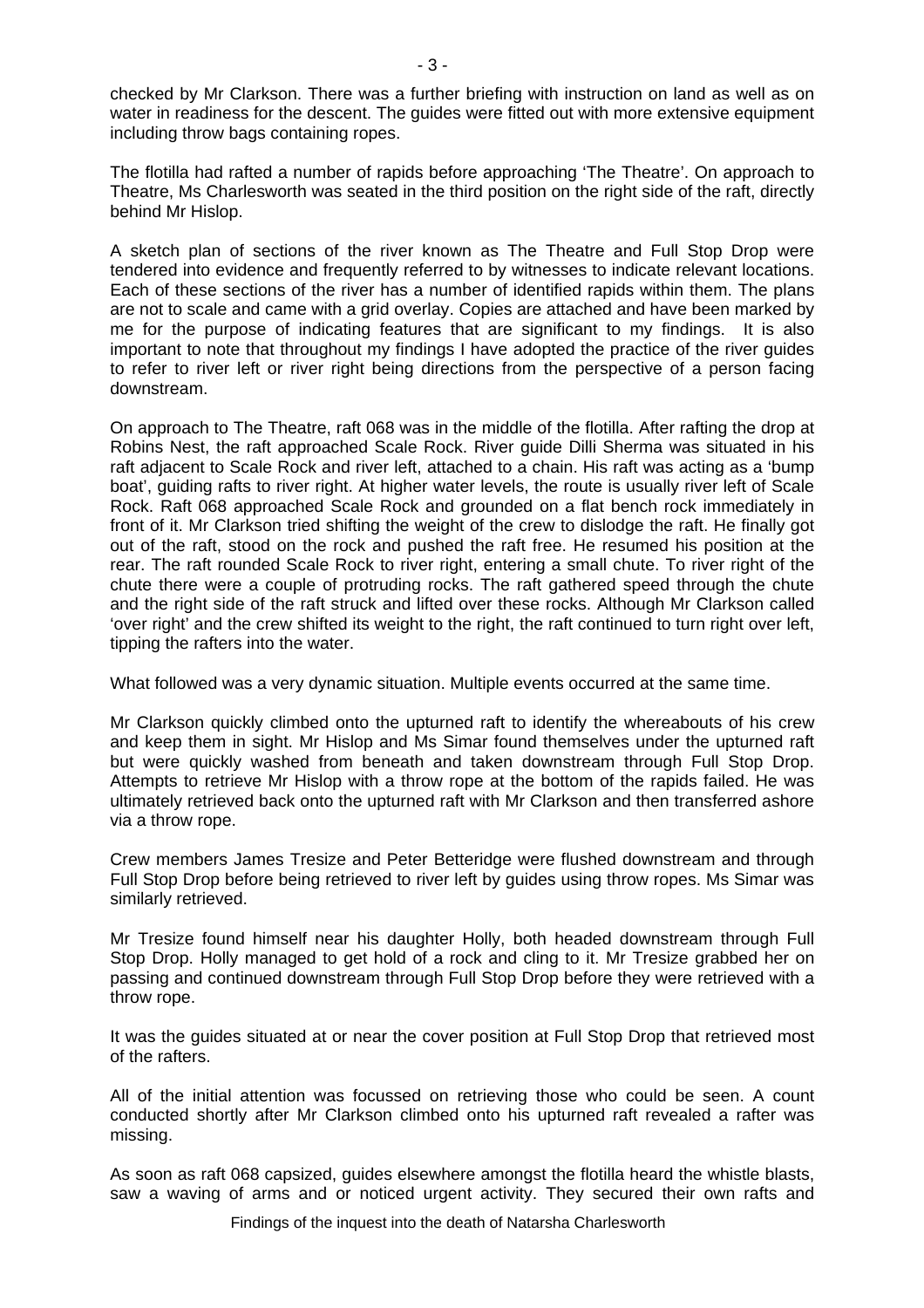passengers before converging on the location to assist. Some of the earlier arrivals assisted in retrieving the rafters from the bottom of the rapids. Others arriving moments later, became aware that a rafter was missing and commenced searching, including known entrapment locations.

Mr Lacey was searching near rocks above Full Stop Drop and noticed the handle of a paddle, to river left of Hanging Rock. Normally, a loose paddle would be flushed downstream. After providing a line to guides on the riverbank, Mr Lacey entered the water near the paddle. Visibility was very limited due to the degree of whitewater. He felt around the area below the paddle and felt Ms Charlesworth. Mr Lacey immediately lost contact when the force of the water flushed him downstream. He quickly returned to the position and with the assistance of another two guides to hold him in position, he felt how Ms Charlesworth was positioned. She was wrapped around the rock with her leg or foot entrapped. While Mr Lacey's group continued efforts to extricate Ms Charlesworth, other guides set up a rescue platform. A raft was lowered into position from upstream via lines from both sides of the bank, a standard rescue technique. Ms Charlesworth was freed and lifted into the raft. Mr Lacey boarded the raft, removed her helmet and life jacket before starting CPR. River guide Mr Anderson assisted. The raft was moved ashore and Ms Charlesworth was transferred to the river bank. Another guide, Mr Kinnersley, arrived with an Automated Electronic Defibrillator. At that point in time, it was estimated that Ms Charlesworth had been underwater for 8-10 minutes. Mr Kinnersley worked to remove clothing and to dry Ms Charlesworth, applying the Defibrillator pads to her body. The Defibrillator performed an analysis and reported no shockable rhythm. CPR was continued. Mr Kinnersley inserted a Laryngeal Mask Airway and connected the secure pod, air bag and oxygen. Shortly afterwards, Mr Ash, a guide and river paramedic with the other tour arrived on scene. During the course of these latter events, the need for emergency services was communicated with QAS and at 11.37, a QAS paramedic crew was dispatched from Tully. Efforts to revive Ms Charlesworth continued. QAS officers arrived at the general locality at 12.07pm and made their way to the scene. Dr Michael Law, an experienced white water enthusiast as well as a medical practitioner with Emergency Department experience, happened to be on the river that day. On hearing about the emergency, he went to the scene. He arrived about 12.15pm. QAS paramedics arrived shortly afterwards. Dr Law administered adrenaline. A slight pulse was detected.

During the administration of first aid, there was communication between the river guides and management of Raging Thunder as well as between management of Raging Thunder and emergency services, requesting a helicopter. Ultimately, an Emergency Services Qld helicopter was dispatched from Cairns and arrived at Tully Gorge at 1.52pm. Ms Charlesworth's condition was further stabilised in preparation for aerial evacuation. The helicopter departed at 2.24pm and arrived at Cairns Base Hospital at 2.54pm.

Initial medical assessment at Cairns Base Hospital demonstrated significant hypoxaemia despite intubation and 100% inspired oxygen. Ms Charlesworth also had hypotension and a Glasgow coma score of 3/15. Her pupils were fixed and dilated and she was hypothermic. She was initially managed in the Emergency Department before transfer to the Intensive Care Unit with escalating vasopressor support, warming and continued ventilation with 100% oxygen. Ms Charlesworth developed increasing hypoxaemia and refractory hypotension despite maximum vasopressor support. Her neurological state remained unchanged. At 12.10am, the blood pressure became unrecordable. Despite resuscitation, it was not possible to re-establish cardiac output. The ventilator and vasopressor support was withdrawn at 12.40am. Ms Charlesworth was pronounced deceased at 12.50am on 7 October 2007.

On 10 October, 2007 Dr Keith Davies, Pathologist, conducted an autopsy, including internal examination. He concluded that Ms Charlesworth died due to cardio-respiratory arrest as a consequence of drowning in freshwater. His findings included multiple skin and subcutaneous bruising consistent with blows from water and rocks whilst submerged; skin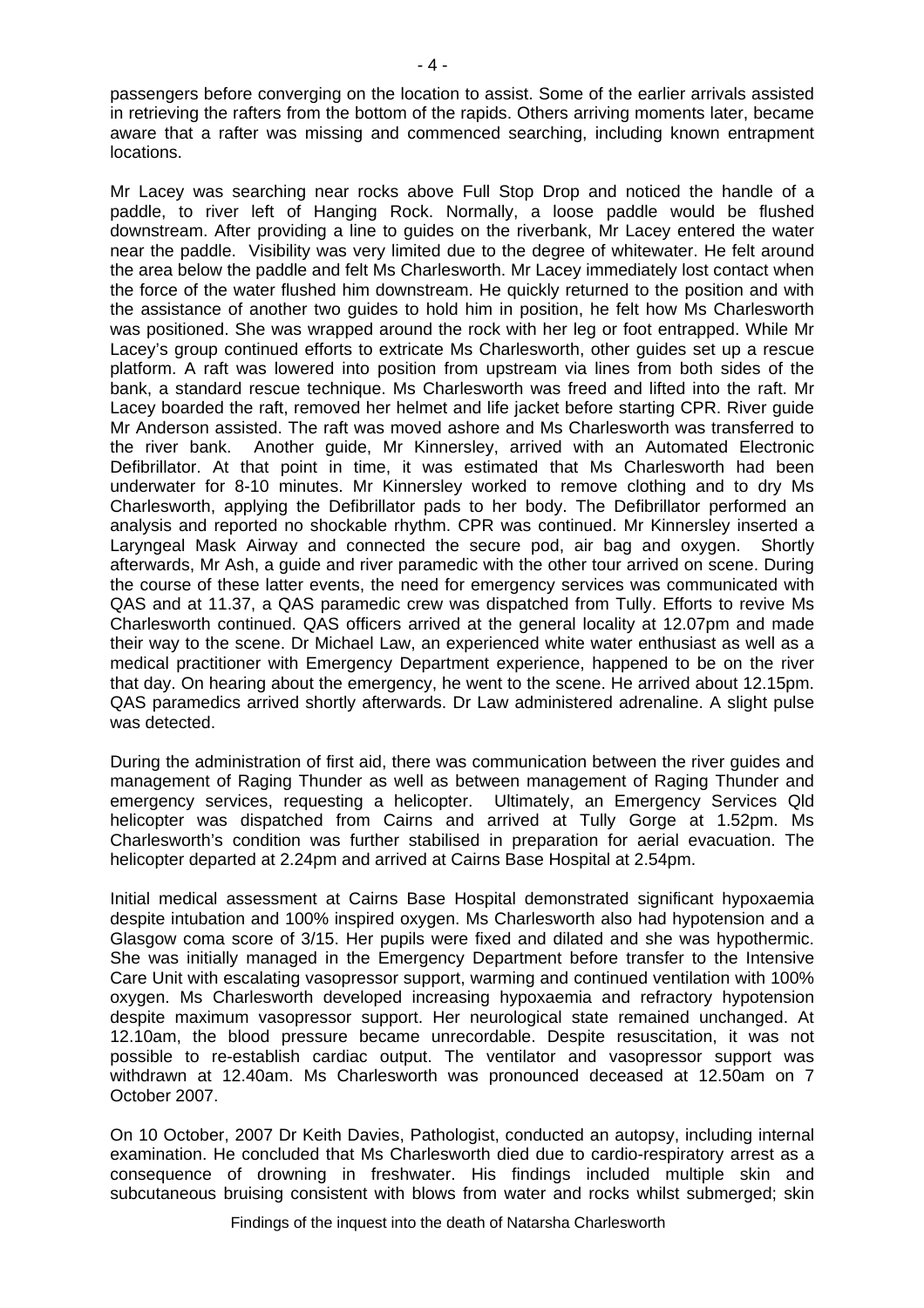and subcutaneous bruising over thorax consistent with CPR; fluid within the trachea and bronchi; bilateral hydro thorax; pericardial effusion and oedema of pericardium; perivascular oedema; intraperitoneal fluid; haemorrhages of left and right ventricles consistent with drowning; petechial haemorrhages of the fronto-parietal lobes of the brain; and multi- organs showing severe oedema.

I have carefully reviewed the findings and opinions of Dr Davies. His findings are entirely consistent with immersion, extrication and attempts to revive Ms Charlesworth. I accept his conclusion as to her cause of death.

## **Required Findings:**

S.45 of the Coroners Act 2003 requires me to make findings at the conclusion of the investigation about the following matters:

- (a) who the deceased person is;
- (b) how the person died;
- (c) when the person died;
- (d) where the person died; and
- (e) what caused the person to die.

While the evidence is sufficient to enable me to make findings about each of these matters, the matter of 'how' Ms Charlesworth died requires further consideration in the context of the operator's management of the risk of entrapment.

## **Approach to Reviewing Management of the Risk of Entrapment**

Leg entrapment is a well recognised hazard to which all participants are exposed during the course of whitewater rafting on the Tully River. There have been a number of entrapment fatalities on the Tully River before and after this incident.

There are two requirements for an entrapment.

Firstly, a flip over or other event that puts a rafter in the water while descending rapids. There are a number of considerations relevant to the prospect of a flip over; including

- The physical setting and dynamics of the rapids;
- The degree of guidance given by the operator as to the safest manner of rafting the rapid;
- The competency of the guide in navigating the rapid;
- The suitability and serviceability of the raft;
- The competency of the crew.

Secondly, the rafter must be exposed to potential entrapment points before recovery. There are a number of considerations relevant to this aspect, including:

- The physical setting and dynamics of the rapids;
- The number and degree of dispersal of rafters in the water across that setting;
- The existence of known or likely entrapment hazards;
- The prospect of rafters passing near to known or likely entrapment hazards from the point of flip over and before recovery;
- The number and strategic location of guides (cover positions) able to immediately assist in recovering the rafters.

There are opportunities for risk controls to intervene and influence some of these variables. For example, a reduction in the prospect of a flip over will reduce the risk of entrapment. Earlier recovery of a rafter from rapids before passing over known or likely entrapment hazards will reduce a rafter's exposure to entrapment.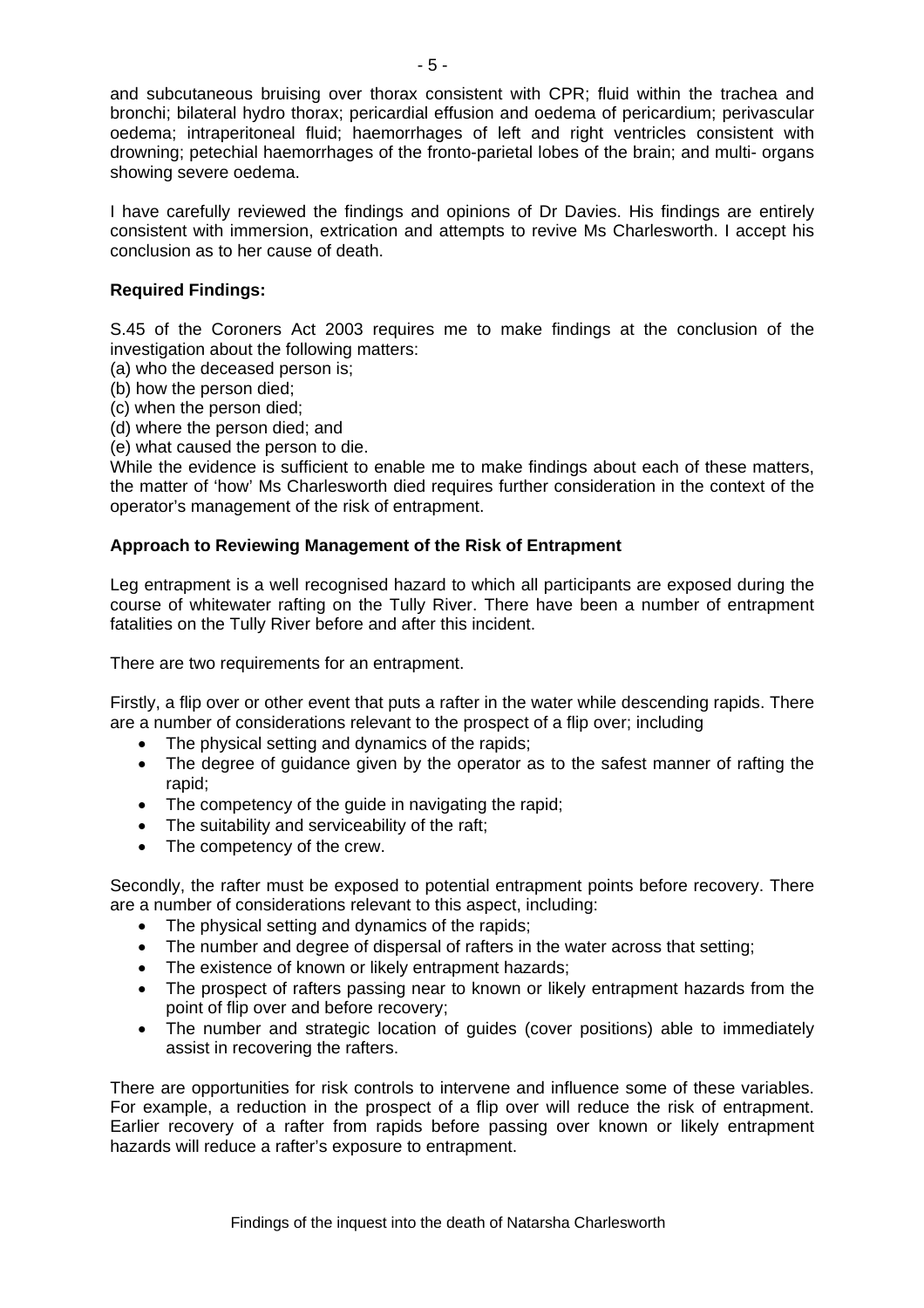- 1. Suitability and serviceability of the raft (which may influence the prospect of flip over);
- 2. Suitability and serviceability of the PFD (which may influence the prospect of immersion and entrapment);
- 3. Use of the whitewater float position (which may influence the proximity of lower limbs to entrapment points);
- 4. Competency of the crew to raft the rapid (which may influence the prospect of flip over);
- 5. Operator guidance as to safest manner of rafting the rapid (which may influence the prospect of flip over as well as prospect of entrapment depending on the location of entrapment points);
- 6. Competency of the guide in the manner of rafting the rapid (which may influence the prospect of flip over);
- 7. The system of cover provided at the rapid (which may influence the prospect of entrapment).

I will address points one to four separately.

Although the operator must accept the physical setting and hydrology of a particular set of rapids, a careful risk assessment should inform and underpin the safest manner of rafting a set of rapids and the placement of cover. The guides are then trained to follow the procedures that are developed from this process, supplementing them with their individual skill and judgement where necessary. Therefore, points 5, 6 and 7 will be addressed together under the heading Operator Guidance.

In the event that a rafter becomes entrapped, the goal becomes one of minimising harm.

It seems to me there are a number of components to harm minimisation. The first is recognition that the person is missing. The second is implementation of an effective search strategy. The third is the use of effective extrication techniques. The fourth is a capacity for immediate resuscitation and advanced medical assistance. Finally, there is medical evacuation to a hospital.

## **Consideration of the Risk Controls Relevant to Entrapment**

#### The Raft

The raft was a KZ series raft manufactured by Ark Inflatables specifically for commercial white water rafting and running high volume grade 5 rapids. The Tully River rapids are considered grade 4 rapids. The raft was constructed in accordance with relevant Australian standards. Inspection of the raft failed to reveal any defects, let alone any defects that might have affected its serviceability, in particular, its stability.

## The PFD

Ms Charlesworth was wearing a life jacket at the time she was extricated and no issue arises as to the suitability and serviceability of the life jacket that she was wearing. The coronial report of the Detective Sgt Moon contains a detailed examination of this issue. The safety vest worn was an Extrasport L-5936 model personal flotation device, red in colour and secured by buckles at the front which may be adjusted via horizontal stripes. Although the vest did not have a compliance label, the design and construction substantially complied with Australian Standard 1512. The vest was manufactured specifically for white water rafting. Sgt Moon considered modifications to personal flotation devices that might assist in quickly locating immersed rafters including a strobe light and a fluorescent streamer. Clearly, these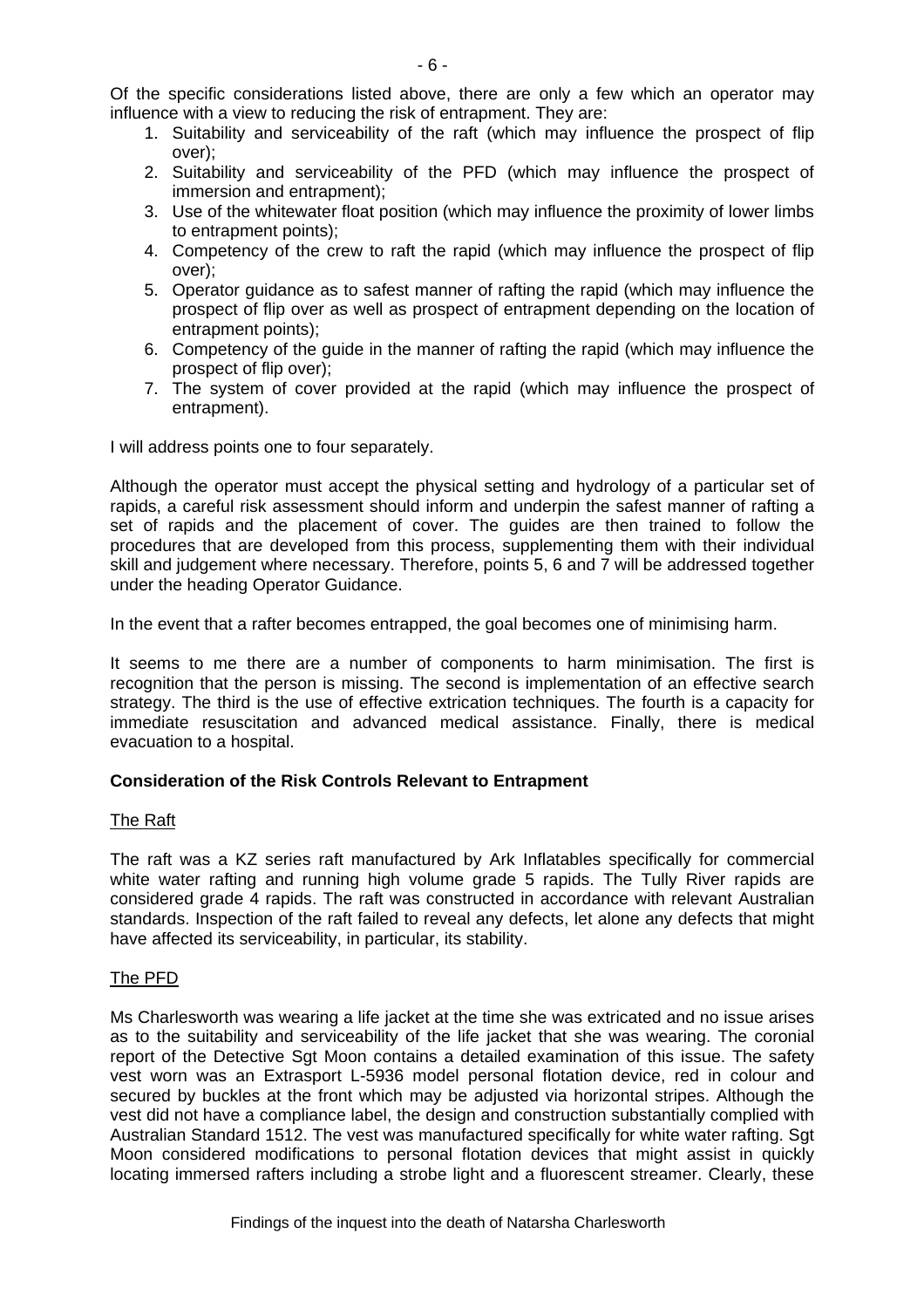are matters of expert opinion, assuming the necessary research exists, and beyond the scope of this inquest to assess and determine.

*I find that the PFD was suitable and serviceable for use in white water rafting on the Tully River.* 

#### The White Water Float Position

The use of the white water float position is critically important. The use of the position is reinforced in the briefings, demonstrated on land and the rafters practice the position in river pools shortly after commencing the trip. It is evident from the accounts given of the other participants in raft 068 that most immediately assumed the white water float position and maintained that position following flip over until they were retrieved. It appears the briefings and practice opportunities served their purpose on this occasion.

*I find that the briefing and instruction given about assuming the white water position in the event a rafter enters the water was adequate.* 

#### Crew Competency

Another potential contributor to the risk of a flip over is the overall competency of the crew in responding to and carrying out the instructions of the river guide while negotiating the rapids.

The Raging Thunder policy and procedures manual sets out in detail the nature and extent of instruction to be given by the guides to the customers. Mr Clarkson has detailed in his statement the nature and extent of the instruction that he gave to the crew of raft 068. It is evident that most of the rafters accompanying Mr Clarkson had some recollection of some of the matters addressed in his statement. It is understandable that these witnesses may not recall each and every aspect of the instructional session. However, the cumulative effect of their evidence is to confirm that most, if not all, of the matters that Mr Clarkson canvassed in his statement were covered. The instructional session was comprehensive. In addition to an instructional session, the rafters were provided an opportunity to practice some of these newly learnt skills in the calm of the top pool before commencing the descent.

The evidence from the other rafters on raft 068 suggests that they were comfortable with the level of instruction provided and achieved a basic level of competency in following his instructions and commands.

When raft 068 was navigating the chute adjacent to Scales Rock and before it flipped over, there is no evidence of confusion or inadequate response amongst the rafters to the commands of Mr Clarkson.

There will always be limitations on the opportunity and effectiveness of training of novices to white water rafting in preparation for a trip of this nature. There is no evidence to suggest that the level of basic competency achieved through the instructional and practice sessions was less than might reasonably be achieved.

#### Guide Competency

Mr Clarkson was the guide of raft 068 when the incident occurred. He was appropriately qualified and experienced to guide a commercial rafting operation. His qualifications include Professional River Outfitters Association of Alberta Training Certificate Class 3 / 4 and Swift Water Rescue II. He started as a river guide in 2004, working in Norway and Canada. Mr Clarkson trained with Raging Thunder from the 13 September and started work on 26 September, 2007. His training took the form of observation and familiarisation while accompanying senior guides. Mr Clarkson completed eight training trips during this period. Prior to 6 October, 2007, he had completed six commercial trips. The day of the incident was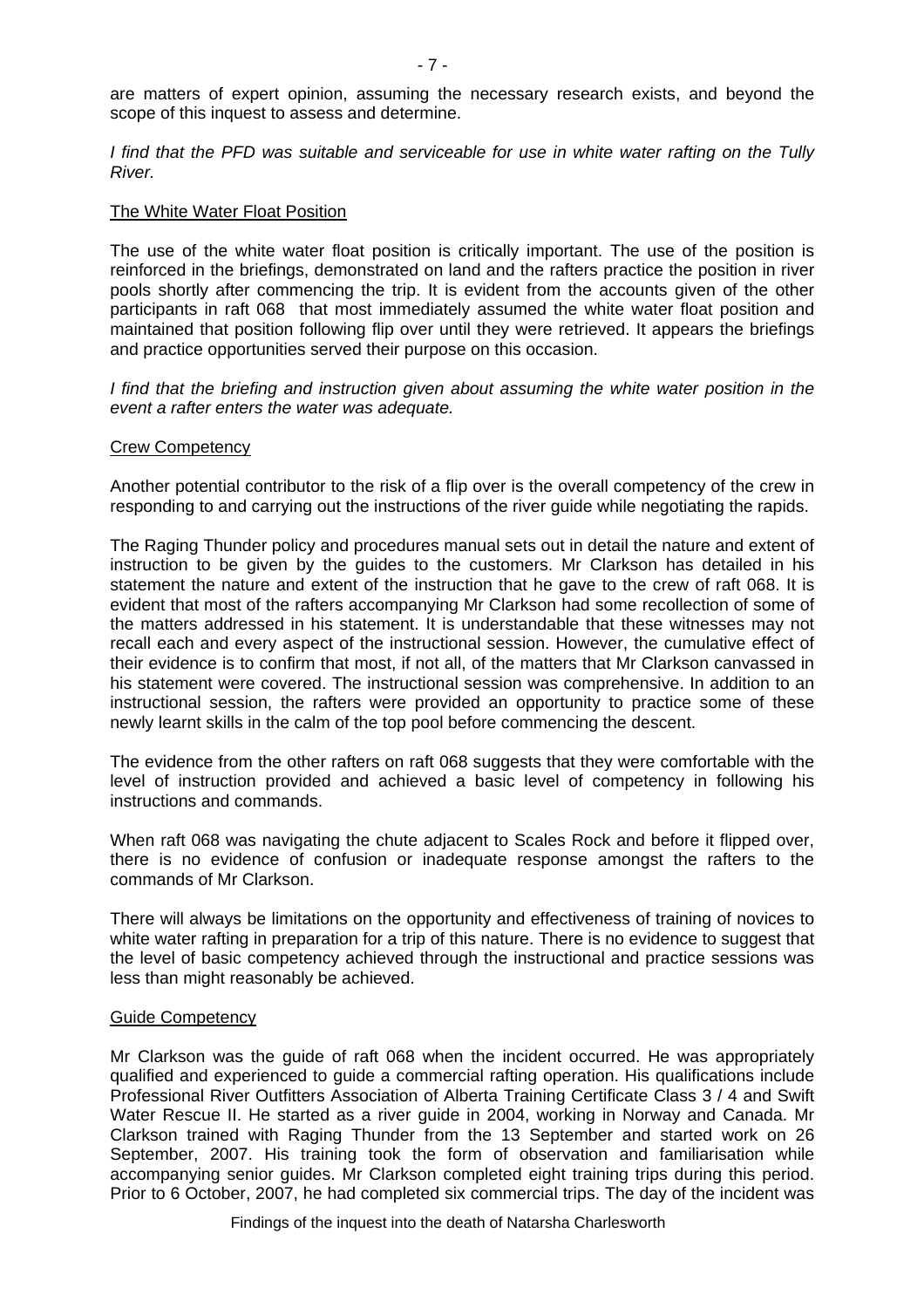the first occasion that Mr Clarkson had taken the river right route around Scale rock. There is evidence from rafters with Mr Clarkson, to suggest that he had a discussion with Mr Dilli about the manner of rafting the route to river right.

Given there are many variables involved in guiding a raft through this rapid and the limited experience of Mr Clarkson on this river, with no experience with this particular route, it would be inappropriate to make a finding about his competency. However, *I do find that Mr Clarkson did his best to safely navigate those rapids*.

#### Operator Guidance – Manner of Rafting and Providing Cover

The Raging Thunder Policies and Procedures Manual provide the following guidance about rafting Theatre when the water level is 36Megs.

Ninja Chute/Robins Nest/Scales of Justice/Full Stop. First two Guides are to secure their rafts in eddies before Ninja Chute to right of rapid and swim across to river left to cover Ninja Chute below the chute and cover Robins Nest on top of the large boulder adjacent Pivot Rock. The third Guide runs Ninja Chute eddies out at Ninja Chute securing raft and walks to Scales cover point. Where possible a Senior Guide should control the rapid. The fourth Guide runs Ninja Chute and Robins Nest and secures raft to Scales chain. This raft becomes a bump boat. The Guide standing on Scales cover rock now walks to Full Stop cover point on rocks adjacent Lemon Squeeze. The fifth Guide runs rapid to Scales drags across front to cover point river right and secures raft in the eddy out of the way. That Guide walks down to cover point below Nipple Rock and controls Full Stop.

A senior Guide, preferably EG2, runs rapid to Full Stop securing raft in eddy. Two Guides cover Full Stop, senior Guide controls area. Guests need to vacate the raft in case it is needed to be used as a rescue platform. System is now complete and all Guides may run rapid. Cover shall be replaced at TL's discretion.

The Manual includes the sketch plans with grid overlays of Theatre and Full Stop Drop. The procedure contemplates a guide at the cover point below Nipple Rock (A4 – Full Stop Map) and two guides including a Senior Guide at cover at Full Stop Drop 7E-G – Full Stop Map).

Under the heading 'Theatre: 54-80megs' appears the following note:

Note: This section of rapid is potentially very dangerous and should be directed by senior Guides, preferably being located at Scales and Full Stop. There is a noted foot entrapment area above 60 megs at Robins Nest. A graded Guide with a noted accurate throw should be located here to prevent rafts going right as this can result in flips and wraps at Scales. There have also been serious incidents in the Full Stop area.

Trip Leader may choose to run hard river right at any level.

At this water level, the preferred route is river left of Scales Rock. It is not clear whether the fact that the notation appears at a higher water level suggests, by implication, the risks of flips and entrapment are considered less or negligible.

It is interesting to note that under the heading 'Throw Bag Procedure at Robins Nest', a set of rapids before Scales Rock, and in reference to cover at that location, it is stated,

"Cover is located so that swimmers can be pulled into these eddies in order to prevent them from going down the river right of Scales and swimming over Full Stop Drop".

Another acknowledgement of the desirability of preventing swimmers going over Full Stop Drop.

Findings of the inquest into the death of Natarsha Charlesworth There are also references in the Raging Thunder procedures that acknowledge an increased level of risk such as the amendment requiring the guide acting as River Medic to take up the role of bump boat at Scales Rock, presumably to ensure he or she is accessible. Similarly, the reference to guests vacating a raft in case it is required as a rescue platform. Some of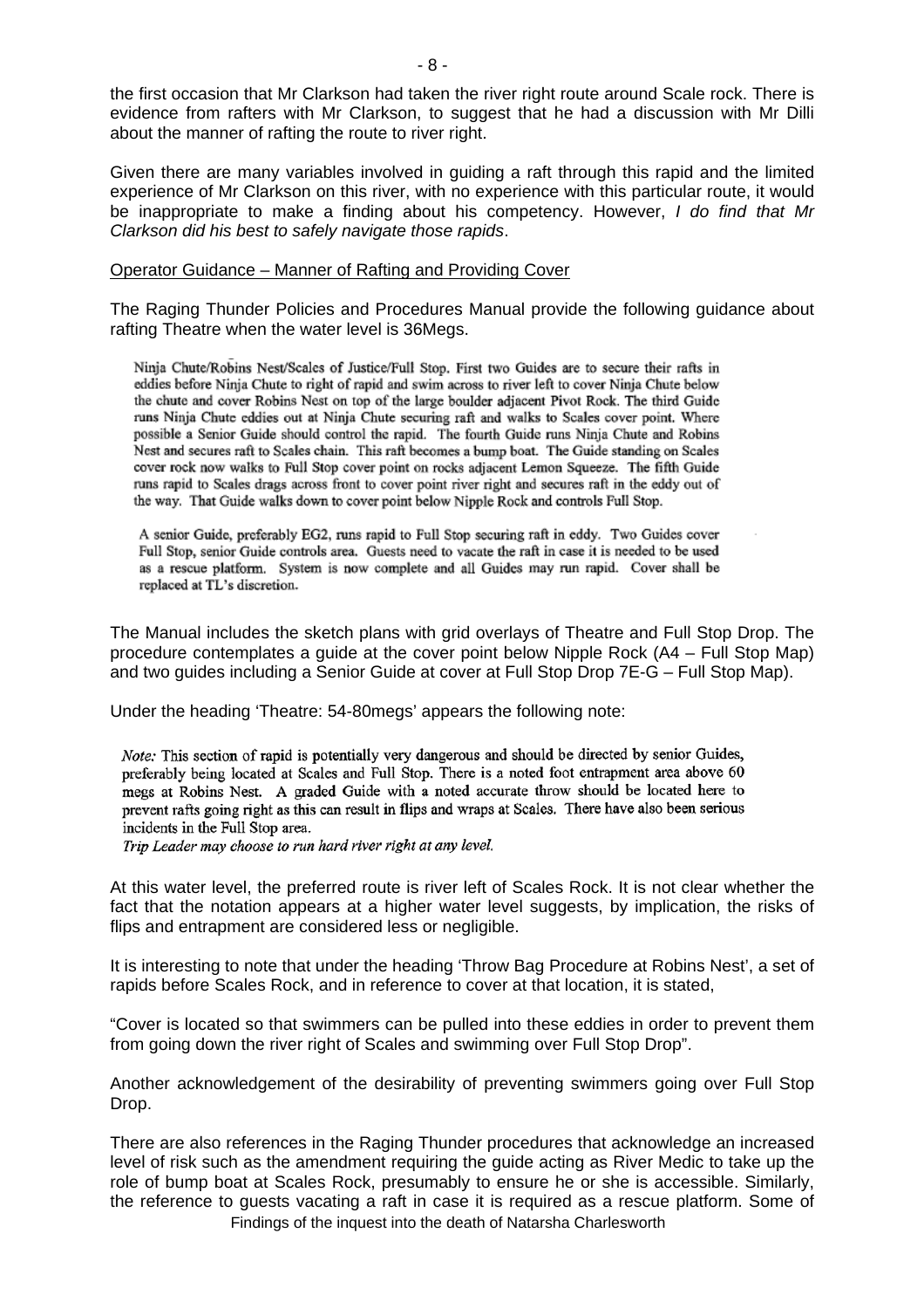these references appear in that section of the procedures for The Theatre when the river level is between 54-80megs.

The Theatre featured in past entrapments and fatalities. There is also the evidence of the initial search response of guides. When asked why they went and looked for Ms Charlesworth where they did, they responded to the effect that they were known potential entrapment points or where a rafter might be washed.

There was certainly considerable evidence from guides to the effect that parts of The Theatre, particularly below Full Stop Drop were notorious for the risk of entrapment.

There were three guides in the immediate vicinity of raft 068 when it flipped over. Mr Dilli Sherma was the Trip Leader. He had rafted to Scales Rock and used a chain attached to Scales rock to secure his raft to river left. His raft then acted as the 'bump boat', gently stopping rafts exiting Robins Nest. Mr Sherma stated his role was to assist guides to walk the raft across the flat rock before the guide reboards the raft and descends the chute at river right of Scales Rock. Mr Sherma stated he would provide general direction to guides. Mr Sherma assisted Mr Clarkson in this fashion. Although he did not see the flip over, he heard the call that there was a flip over and went to assist.

Mr Edward Kinnersly had parked his raft upstream at Robins Nest, assumed the cover position at Full Stop Drop, while the raft guided by Mr Haraki completed that section of the rapids. Mr Haraki then took over cover at the Full Stop Drop and Mr Kinnersly was walking upstream to his raft, almost abeam of raft 068 when he saw it flip over.

Both guides immediately went to the assistance of those in the water.

Therefore, the cover arrangements below Scales Rock were one guide at Full Stop Drop cover position. There was no guide on cover below Nipple Rock (A4 – Full Stop Drop Map).

As to the safest manner of rafting The Theatre, Raging Thunder relies on the competency of the guide as reflected in his or her qualifications supplemented with on-river training and familiarisation. It will be recalled that Mr Clarkson had completed only 8 training trips and 6 commercial trips. He had not previously had the experience of going river right at Scales, only the river left route.

A number of witnesses gave evidence about the on river training and familiarisation given to new guides who come qualified and experienced from other commercial operations. It was suggested it was usually obvious early in the familiarisation training whether a prospective new guide had sufficient technical skill and knowledge to qualify as a Tully River guide. However, I was unable to find any documented and *rapid specific* criteria against which the competency of a prospective new river guide was measured. The assessment of prospective new guides was entirely reliant on the judgement of the accompanying senior guide. While I do not doubt the high level of skill and knowledge the senior river guides possess, I am left questioning the consistency and comprehensiveness of the assessment process in the absence of criteria specific to particular rapids.

I acknowledge it is unlikely that any of familiarisation and training program over a period of a week or two is going to expose new guides to every experience on the River. Conditions can change from day to day, month to month and season to season. With these changes come different routes through the rapids. It is not suggested that a new guide must be exposed to every possible experience which they might encounter in a commercial operation before becoming operational. However, they should be exposed to experiences and opportunities to develop skills that are critical to the risk of entrapment on particular rapids.

Further, it is not possible to determine whether, if Mr Clarkson had been exposed to this route before the day of the incident, his technical ability at guiding a raft through this rapid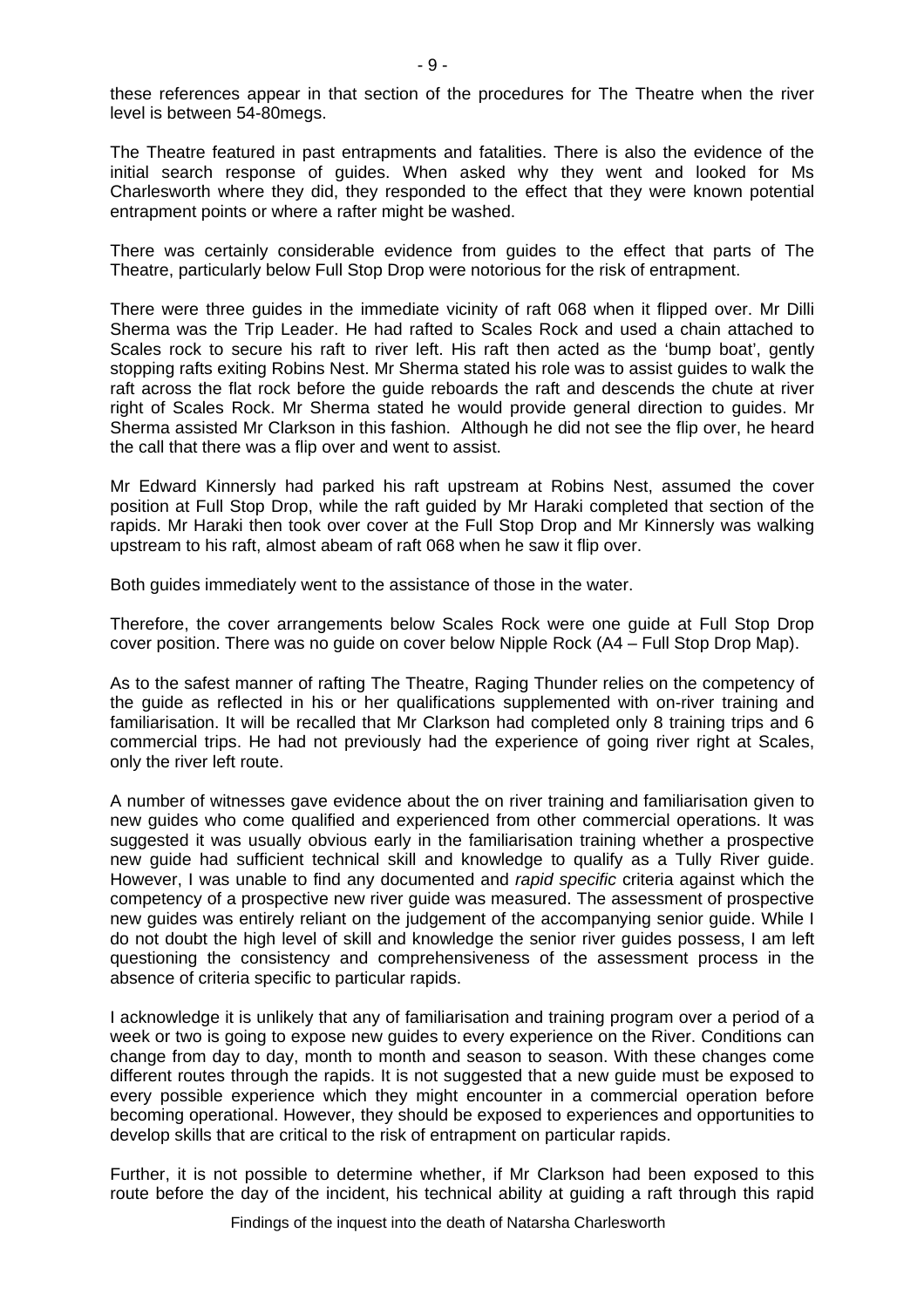would have been enhanced so as to reduce the risk of a flip over. There are too many variables to say whether or not the outcome would likely be different. It is possible to say that the risk of a flip over would be reduced.

#### Harm Minimization

Initialisation of a search for Ms Charlesworth was quick. Mr Clarkson immediately boarded the upturned raft and simultaneously raised the alarm while initially locating his crew and maintaining contact with those that he could see. Mr Clarkson was able to account for all guests with two below the raft and sighting others heading downstream. Mr Kinnersley and Mr Haraki went to the immediate assistance of those rafters that were accessible. Mr Haraki saw four rafters heading downstream towards Full Stop Drop. Mr Kinnersley had moved into position above Full Stop Drop and threw two throw bags (rope lines) in an attempt to recover the first two guests. Although his line reached them, they were unable to maintain hold of it. Mr Kinnersley reported seeing three go over Full Stop Drop via river left of Hanging Rock while another two or three went over the main drop, river right of Hanging Rock. He then entered the water and headed downstream to assist Mr Haraki.

Mr Haraki saw four rafters go over Full Stop Drop and was eventually able to recover four back to shore, using two throw bags and recovering them close to his cover position. It is impossible to measure the passage of time when so much is happening, simultaneously at different locations. Rafters in the water moved in and out of view of different guides throughout the incident. It is sufficient to note that those guides present immediately assisted those that they could and as more guides arrived on scene, they immediately went to the assistance of those rafters' still requiring help. It was inevitable that there would be a passage of time until it was realised a rafter was missing but I don't consider the period inordinate however critical it was. As Mr Clarkson was washed downstream on the upturned raft he assisted in recovering crew while continuing his efforts to account for the others.

I find that the fact that Ms Charlesworth was missing was established within a reasonable period having regard to the number and location of guides on cover and their workload. If there had been more guides in cover positions, there workload might not have been as high and there would have been an increased prospect of an earlier realisation a person was missing. The quality of cover is discussed in more detail later in my findings.

When it was realised that Ms Charlesworth was missing, a search was commenced. Mr Clarkson continued downstream on his raft, searching for Ms Charlesworth. The initial focus of the search efforts was in the area of Lemon Squeeze, a known entrapment area. Guide Ben Anderson held a line to Mr Haraki while he entered the water and searched that area. Other guides started searching upstream of this position. Guide Mick Lacey was searching in the area of Full Stop Drop. While standing on a rock upstream of Full Stop Drop he noticed the handle of a paddle protruding from the water, river left of Hanging Rock. Guide Marty Coates had also noticed the T grip of the paddle. While Mr Coates held a safety line, Mr Lacey explored around the rock and found Ms Charlesworth. She was entrapped, pinned underwater to the rock.

The efforts to locate Ms Charlesworth were excellent. During the course of evidence from the guides about their arrival on scene and first reactions as to where to search, I gained an impression there was no immediate co-ordination of their efforts. However, each guide appeared to assess the situation, including where others were already searching and intuitively know where to focus their efforts. Although I am not critical of that approach, it would be more prudent to have the most senior guide present assume a command and coordinating role.

The challenges faced in extricating Ms Charlesworth are best depicted by the photograph of the scene (attachment B). Three guides made every effort to extricate her. While their efforts continued, other guides rigged up a rescue platform using a raft and lowered it into position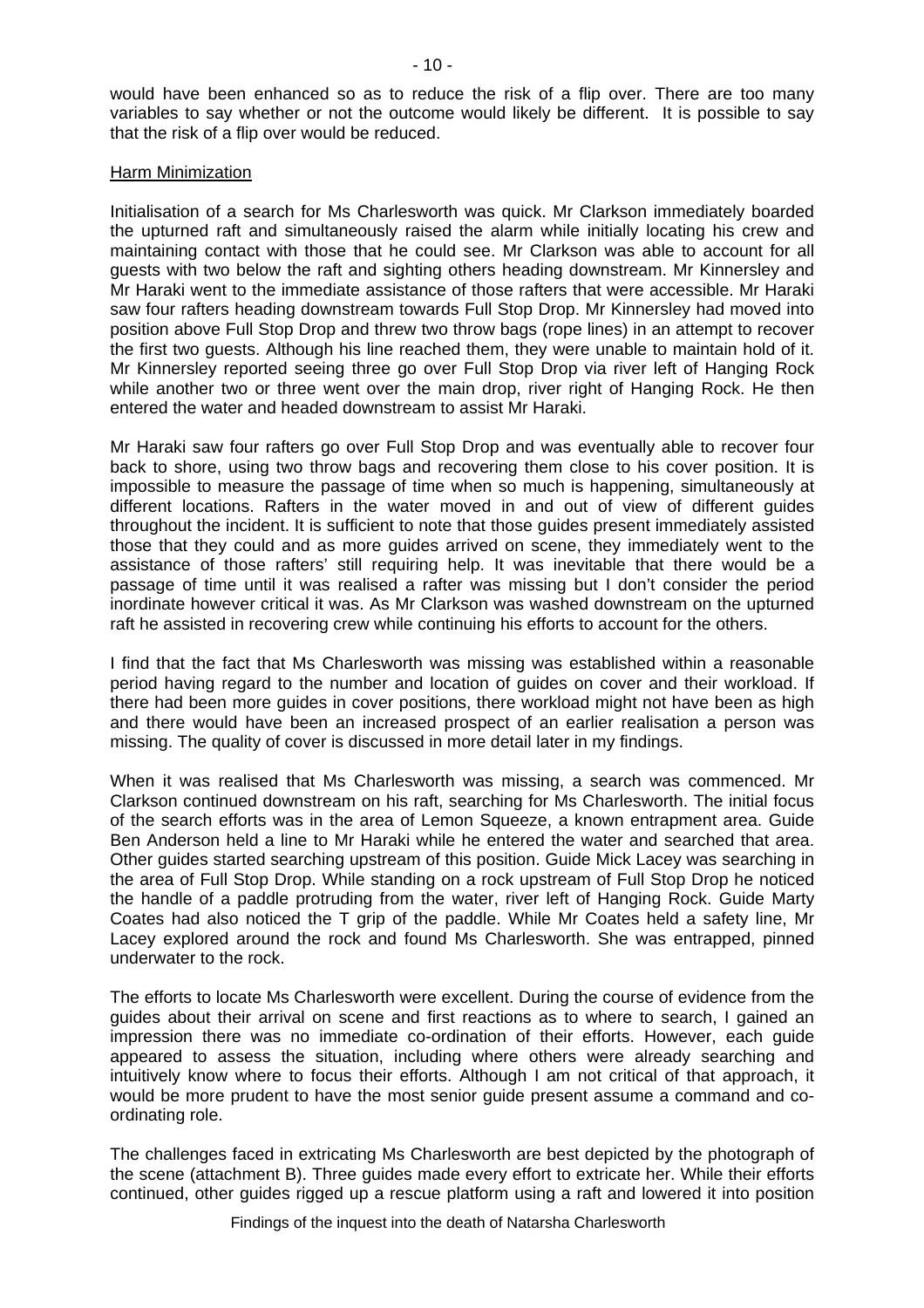from upstream. Ms Charlesworth was then extricated and recovered into the raft. The helmet and jacket were removed and resuscitation efforts immediately started. The efforts to extricate necessarily meant that the guides in the water exposed themselves to serious risk but didn't hesitate in their endeavours. Hearing the detail about their co-ordinated efforts and the thought that went into each attempt, the guides are commended for their action. The skill and knowledge necessary to perform at such a high level demonstrates the quality of training undertaken in extrication techniques.

No issue arose during evidence about the quality of the first aid administered to Ms Charlesworth. When Dr Law arrived on scene, he had the opportunity to observe the quality of the first aid administered and spoke highly of the skill of those involved.

There were communications difficulties between those on scene and others who had a coordinating role whether that be in the company office or emergency response communications. There are significant communications limitations due to the terrain surrounding the location. I am satisfied that the best efforts were used to relay essential communications via the available resources, an amalgam of phone, satellite phone, different radio frequencies and so forth. There is no easy technology solution to the limitations at present and the subject is under constant review by the operators and emergency services.

There was a delay in the dispatching of the QES helicopter to recover Ms Charlesworth. However, I accept that the competing demands for use of the emergency helicopter means that those responsible for clinical coordination and prioritising must act on the assessment of paramedics rather than first aid providers.

## **Ultimate Findings**

- *1. Natasha Charlesworth died on 7 October 2007 at Cairns Base Hospital due to cardiorespiratory arrest as a consequence of drowning.*
- *2. On 6 October 2007 Ms Charlesworth was participating in a white water rafting tour with Raging Thunder on the Tully River when the raft that she was crewing, flipped while descending The Theatre rapids. She was washed downstream and became entrapped underwater. Ms Charlesworth was extricated after a prolonged period of immersion and CPR commenced. She was evacuated to Cairns Base Hospital where she later died.*
- *3. The design and serviceability of the raft was adequate and did not contribute to the incident.*
- *4. The PFD worn by Ms Charlesworth was suitable and serviceable for use in white water rafting on the Tully River.*
- *5. The briefing and instruction given to her about assuming the white water float position in the event of entering the water was adequate.*
- *6. The river guide on her raft, Mr Clarkson, did his best to safely navigate those rapids.*

## **Preventative Recommendations**

Section 46 (2) of the Coroners Act empowers a Coroner, whenever appropriate, to comment on any thing connected with a death investigated at an inquest that relates to public health and safety as well as ways to prevent death from happening in similar circumstances in the future.

Before offering my comments, there are a number of important matters that must be acknowledged.

Firstly, every participant in white water rafting is interested in the thrill of rafting. That thrill comes from the perception of risk. The challenge for adventure tourism operators is to maximise the *perception* of risk within the boundaries of what most tourists are willing to take while minimising the *actual* risk.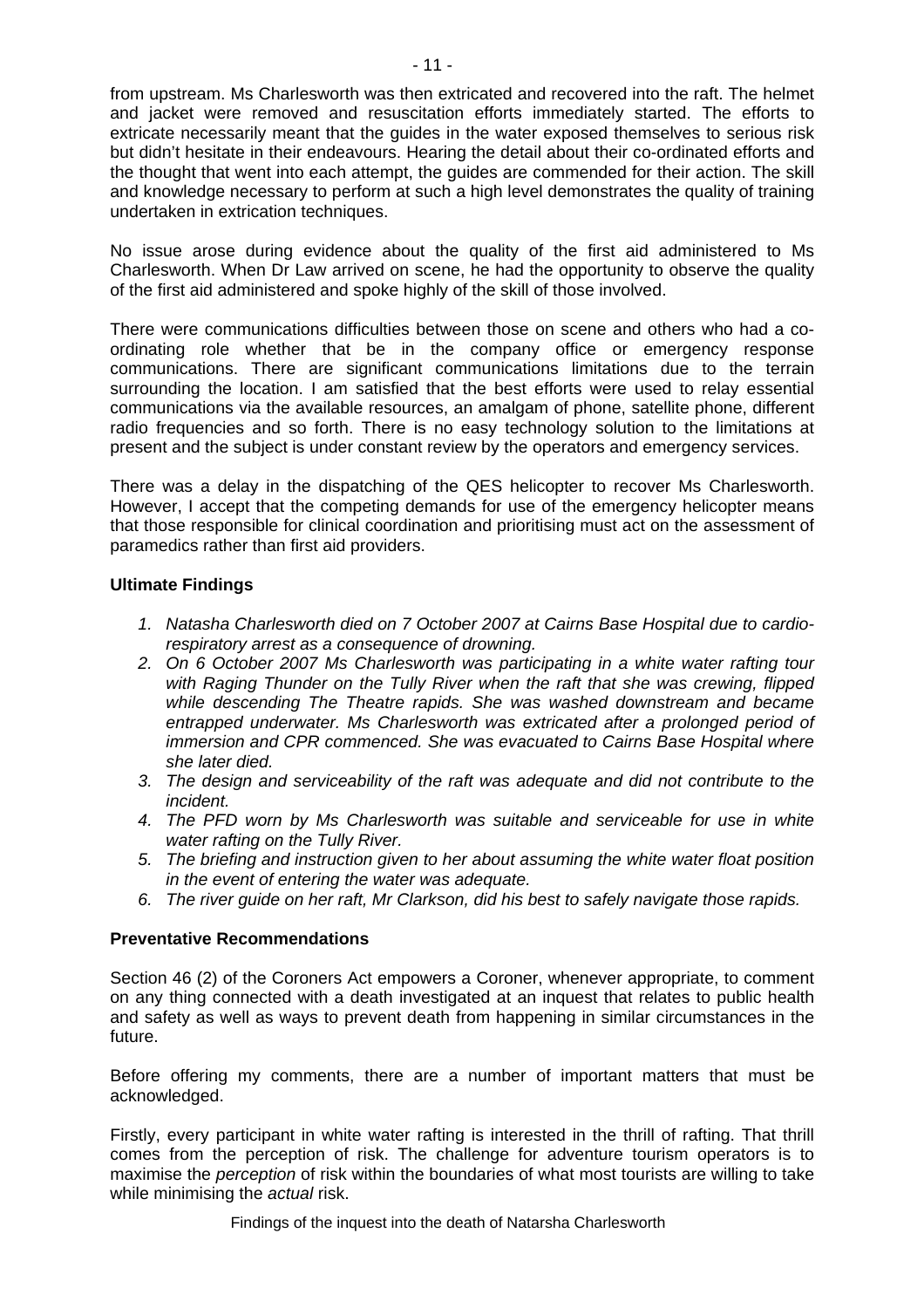Secondly, whitewater rafting started as a recreational pursuit and has developed into a major commercial venture. Its collective approach to the management of safety has progressed markedly over that period. Some of the early participants are now Senior Guides with over 20 years experience. They are highly skilled and have a wealth of experience on this and other rivers. Most appear to have travelled with their career in pursuit of experience.

Thirdly, the operators and guides are dealing with the vagaries of nature which are susceptible to change without much notice and this presents a challenge to planning.

In light of these matters, my comments are based on opportunities for improvement and should not be interpreted as deficiencies in the operator's management of safety.

I return to the two of the considerations listed earlier as opportunities for intervention and risk control available to an operator, namely:

- Operator guidance as to safest manner of rafting the rapid, which may influence the prospect of flip over as well as prospect of entrapment depending on the location of entrapment points; and
- The system of cover provided at the rapid which may influence the prospect of entrapment.

I also return to my observation that a careful risk assessment should inform and underpin the safest manner of rafting a set of rapids and the placement of cover. I then noted that guides can be trained to follow the procedures that are developed from that process, supplemented by the individual skill and judgement of guides where departure might be necessary.

I am of the view that there exists an opportunity to apply a formal and documented risk management approach to rafting of specific rapids. This is best illustrated by a conceptual outline of a process that might be used and refined by an operator with contributions from senior guides.

The first stage is the process of hazard identification which would identify all potential sieves and like dangers to rafters. Unlike other rivers, the guides on the Tully River have the opportunity to walk and survey the river when the water is shut off after rafting operations are concluded for the day. The hazard identification and relevant hydrology should be documented by way of mapping with explanatory notes to assist in training guides and demonstrating the application of the following steps.

The second stage is considering the potential locations for flip overs and the prospect of flip over at those locations. It would be relatively easy to capture data about each of these aspects. There is probably a reasonably good body of information based on the experience of the senior guides about flip over locations and rates.

The third stage is the likely path of the rafters in the event of a flip over at a particular location and the prospect of them passing near entrapment points.

The fourth stage is to consider the opportunity to place cover at locations that might mitigate the prospect of rafters passing near entrapment points. If a particular location is notorious for dislodging a rafter or two during a rough section of rapids and a single cover might be able to retrieve them before they likely pass known entrapment points, the level of risk will be substantially mitigated, perhaps to an acceptable level.

The fifth stage is to consider, in the absence of adequate cover (i.e. mitigation of risk to a definable and acceptable level), alternative strategies that might achieve the same outcome. For example, guide and crew competency might play a greater role. If there are rapids where the opportunity for cover to retrieve rafters before they pass entrapment points is limited due to the terrain (for example, Wet n Moisty), a higher level of skill and knowledge might be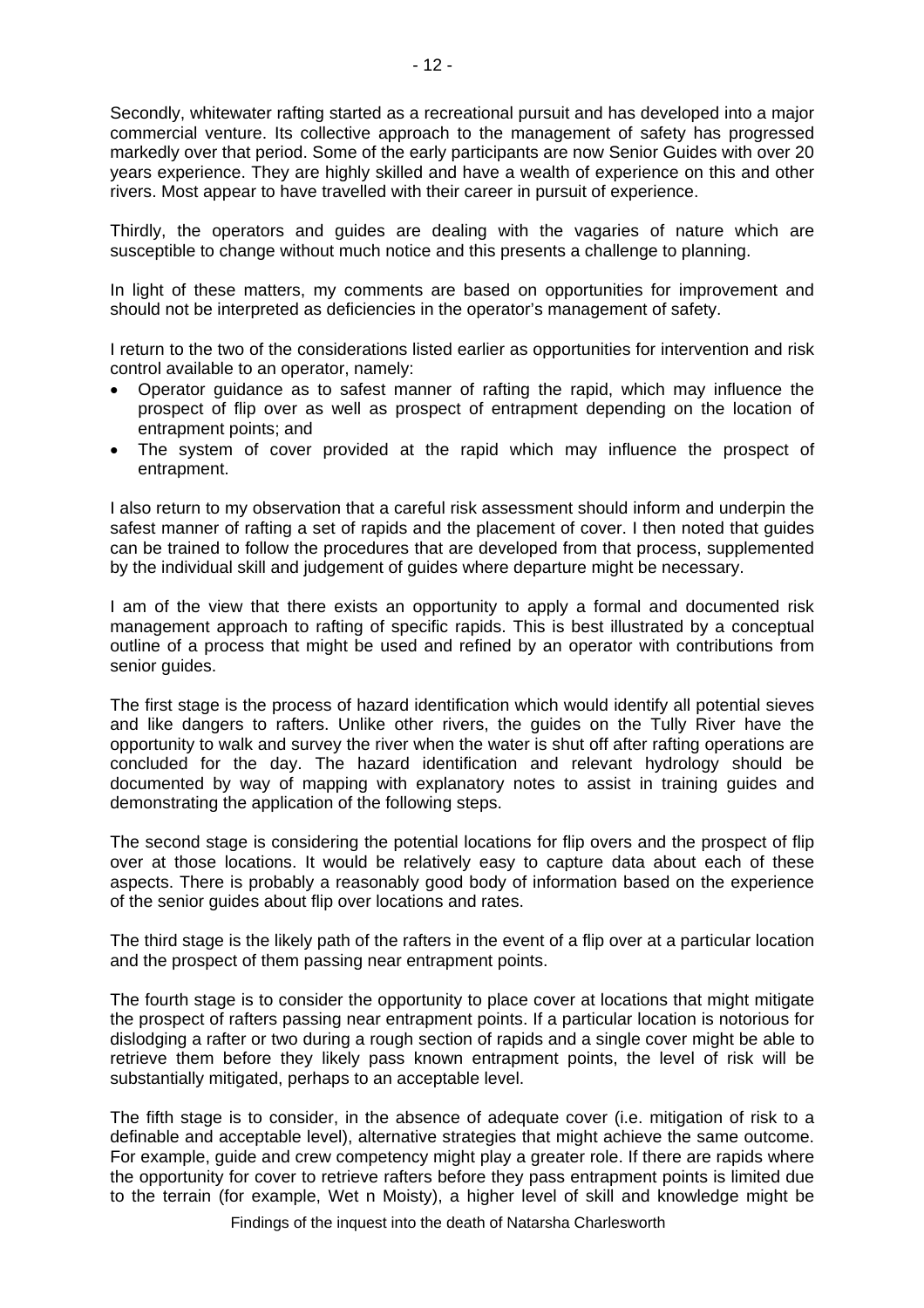required of the guide. This feeds back into the induction/familiarisation program. Such rapids are earmarked as requiring a higher level of technical proficiency. The particular skills required can be identified and the inductee assessed against those skills and the level of proficiency attained. Further, crew competency should be taken into consideration. If a guide has a crew that is performing poorly and a particular rapid is assessed as requiring a high level of skill on the part of the guide, together with moderate level of skill on the part of the crew, failure of the crew to achieve that level may result in the crew walking that set of rapids.

The outcome of this process should be a map showing:

- preferred paths through the rapids that minimise the risk of flip overs or persons overboard;
- locations where there exists a risk of flip over and accompanying notes setting out strategies for mitigating that possibility;
- the likely paths of rafters in the event of flip over;
- the location of known entrapment points:
- the locations of cover positions;
- accompanying notes that discuss alternative strategies for mitigating risk to an acceptable level and identifying factors such as poor crew work that might heighten risk beyond an acceptable level.

How might this process reduce the risk of entrapment in similar situations to that involving Ms Charlesworth?

A proactive application of the basic risk management process to The Theatre might result in the following conclusions or queries:

- There exists a small prospect of a flip over while rafting river right adjacent to Scales Rock;
- In the event of a flip over there will likely be 8 persons midstream and headed towards Full Stop Drop;
- There exist entrapment points at and beyond Full Stop Drop;
- There is an opportunity to recover possibly 2 rafters from the cover point below Nipple Rock;
- PFD and white water float position will mitigate a degree of risk of entrapment at Full Stop Drop and beyond;
- The quides at Full Stop Drop cover will not be able to retrieve rafters until after they have passed near entrapment points;
- Are there any other potentially effective cover positions?
- The only risk control left is reduction of the risk of flip over with greater guidance from the operator about how to raft the rapids (drawing on the collective wisdom or corporate knowledge of its senior guides) and greater technical competency of the guide in following and supplementing that guidance.

At the moment, this approach is not reflected in the operational documents. There is no way of knowing, in the absence of documented procedures of the type that I am suggesting, whether the operator appreciated the critical need for higher levels of skill and knowledge on the part of the guide in navigating river right of Scales. Similarly, the critical need for more effective cover above Full Stop Drop.

The capture and documentation of this information using the concept outlined above can then form the basis of training programs and periodic performance reviews of the competency of guides. It also creates a documented base level of understanding which can be reviewed and modified in light of new experiences. Basic internal investigation of flip overs is an opportunity to extract lessons to be learnt and facilitate a review of the documented procedures, challenging or confirming their merits. Periodic auditing would also be facilitated by documented standards.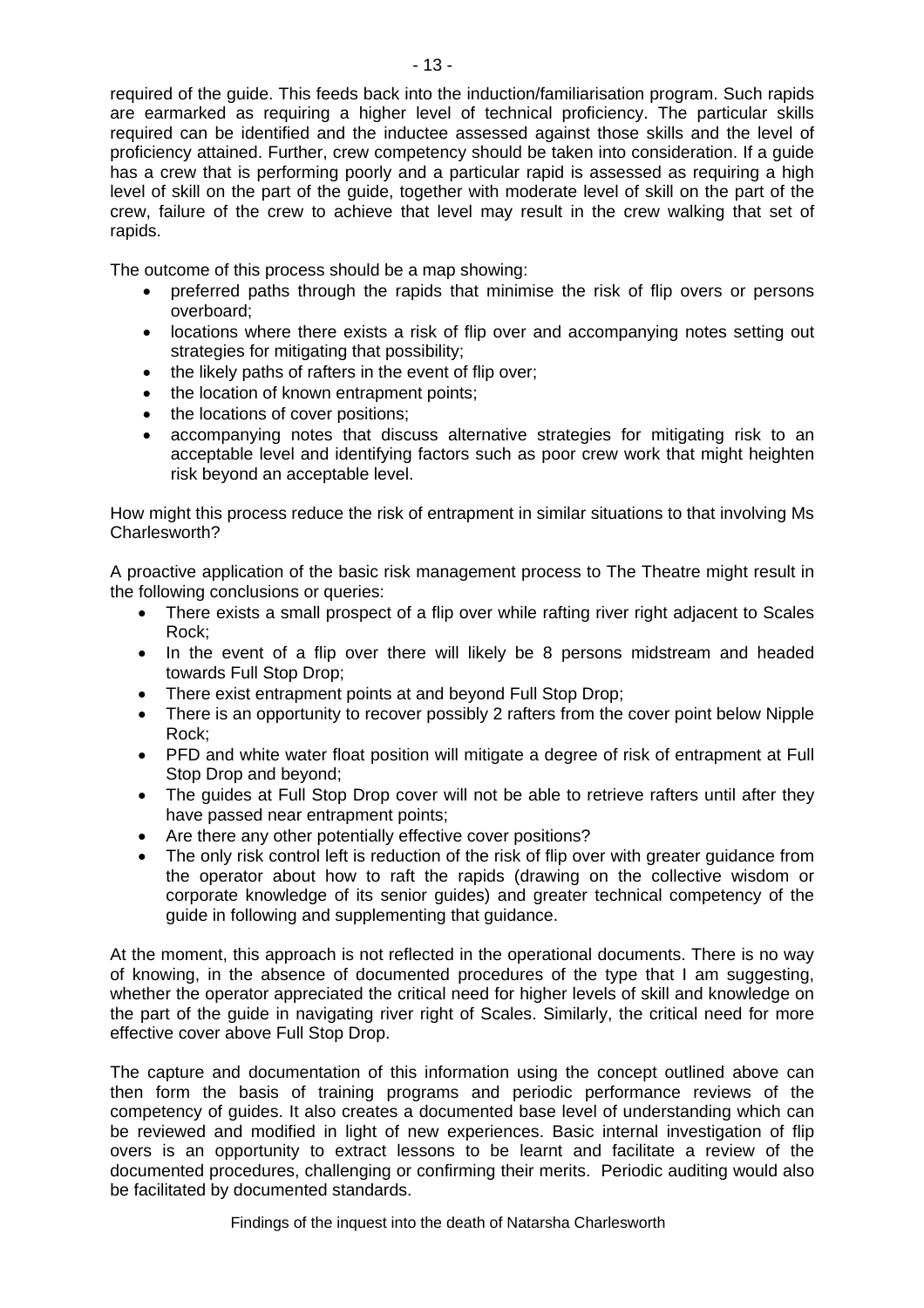The present approach of minimal operator guidance places a heavy reliance on the judgement of the individual guides and misses the opportunity to cumulatively capture and build a body of corporate technical knowledge. The industry has grown sufficiently, whatever the economic climate, to develop and implement a more mature and systemic approach to safety risk management.

My recommendations for improvement are conceptual only. To progress them, commercial operators like Raging Thunder will need the assistance of persons with structural and process expertise in safety risk management, to facilitate the development of rapid specific safe operating procedures. With time, the senior guides will gain the necessary expertise and continue the development process.

*I recommend that Raging Thunder review its operational procedures by conducting formal risk assessments of each set of rapids, identifying all hazards, selecting control measures appropriate to the unique attributes of each set of rapids that mitigates the risk to a defined acceptable level, and then periodically reviewing the control measures for their effectiveness. The hazards, risks and workings of the control measures should be shown as an overlay on current maps of the rapids. Explanatory notes about relevant strategies should accompany the maps. Safety critical strategies should be highlighted. These documented procedures should be incorporated into training and auditing programs.* 

This is the first inquest in a series of four inquests dealing with five deaths (two deaths occurred in the same rafting incident) during whitewater rafting in North Queensland. I directed that the hearings proceed separately for the purpose of determining the circumstances of each incident and considering each operator's management of the risk of entrapment. I directed that a joint hearing be convened on conclusion of the separate hearings, to address the common issue of adequacy of current standards and regulations.

Therefore, in this matter, I defer considering recommendations relating to the adequacy of current standards and regulations of the whitewater rafting industry pending delivery of findings from the other hearings and the convening of the joint hearing.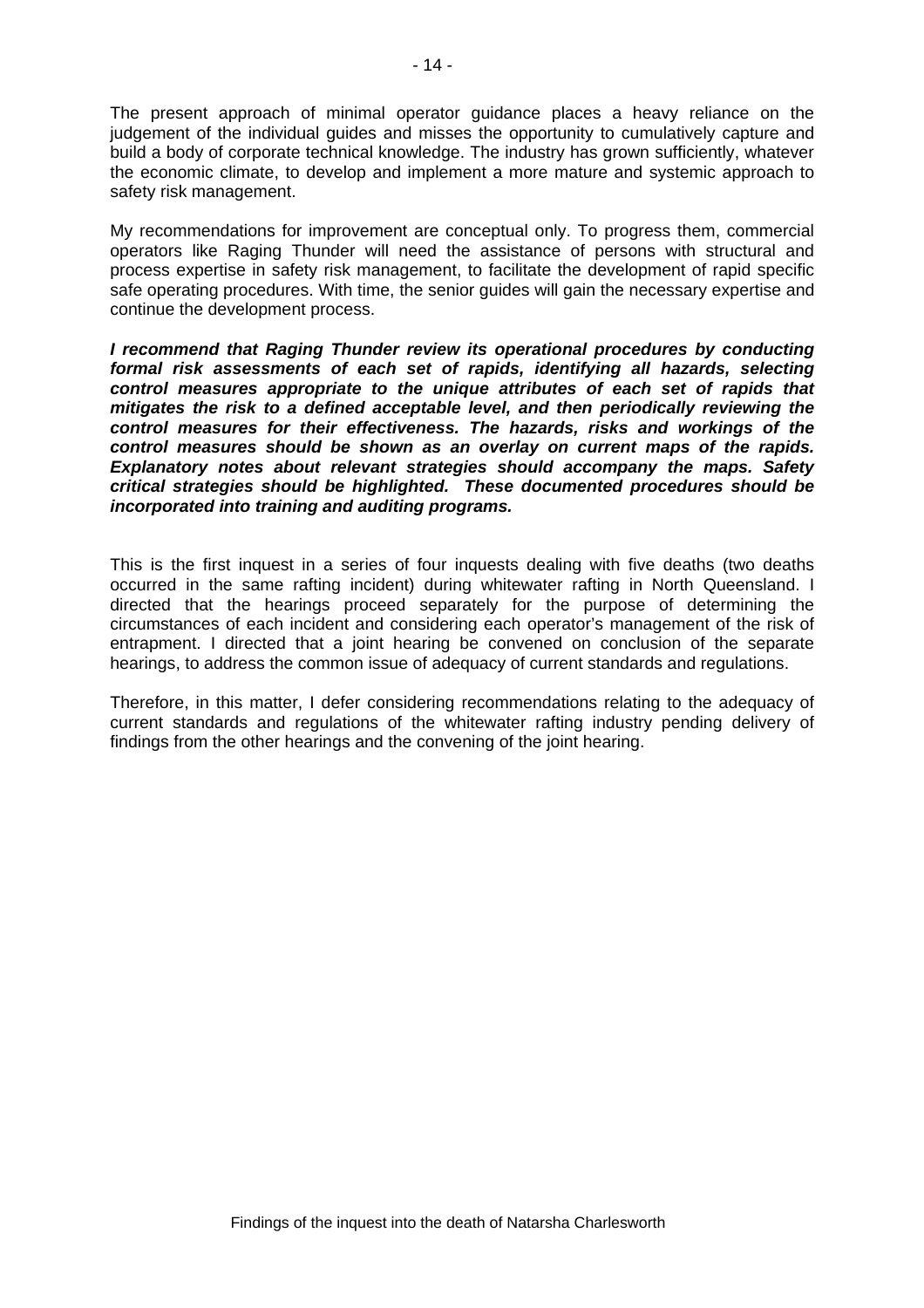Attachment A

**The Theatre** 



Downstream Direction

Key Features:

| 1A        | Ninja Chute                       |
|-----------|-----------------------------------|
| 2F        | <b>Cover Position Ninja Chute</b> |
| 8D        | <b>Robins Nest</b>                |
| 8/9 F/G   | <b>Cover Position</b>             |
| 10/G      | <b>Cover Position</b>             |
| 12/13 C/E | Scales of Justice or Scale Rock   |
| 12A       | Cover position                    |
|           | Approximate Entry Path of Raft    |
|           |                                   |

# **Full Stop Drop**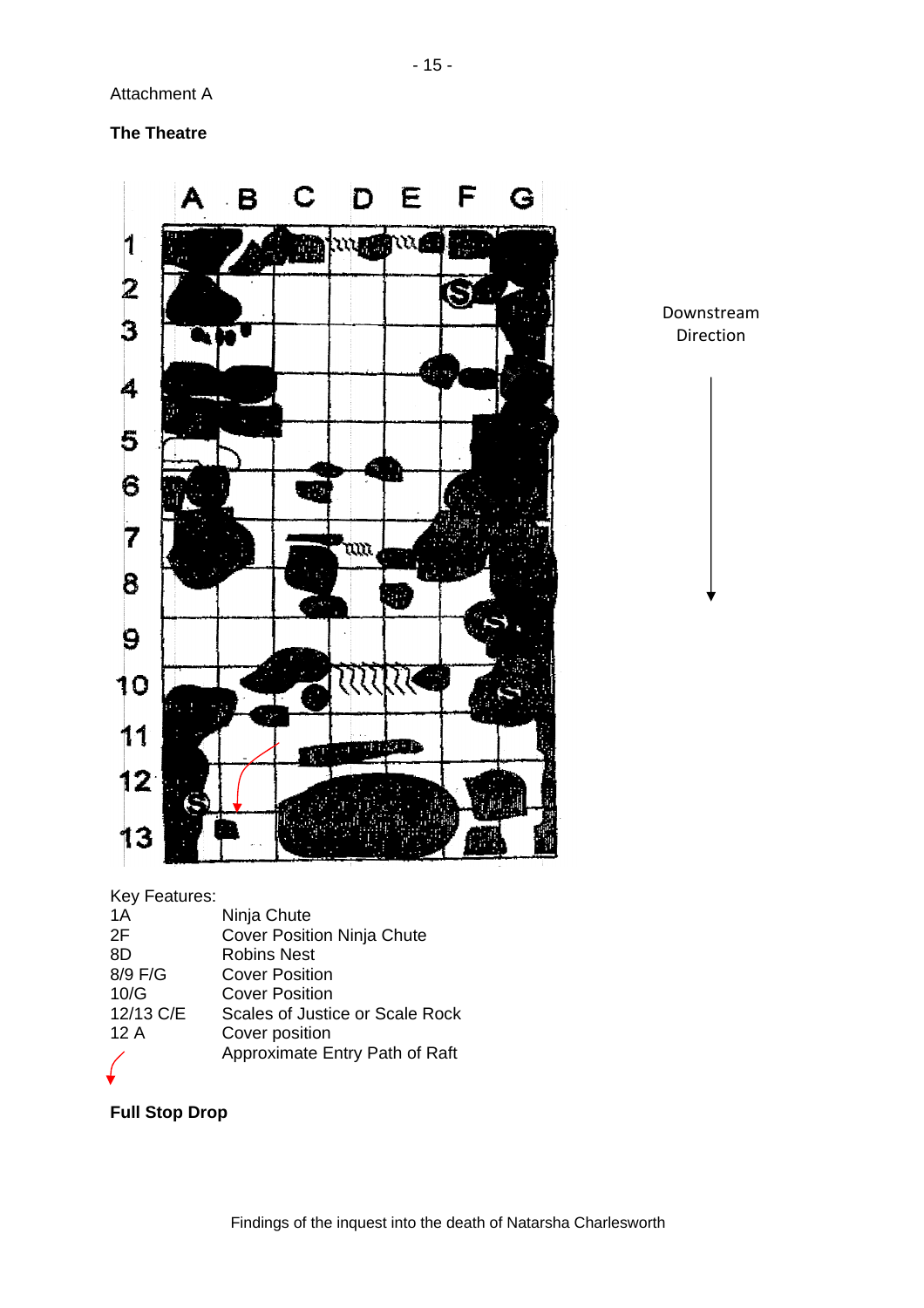

Downstream Direction

Key Features:<br>1 C/E

- Scales of Justice / Scales Rock
- **1 A/B** Flip over point **4 A** Cover position
- Cover position
- **6 C/D** Entrapment Point<br>
6 B/C Full Stop Drop
- Full Stop Drop
- 6 C Hanging Rock<br>7 E/F Cover Position
- Cover Position Full Stop Drop
- 8 C Lemon Squeeze